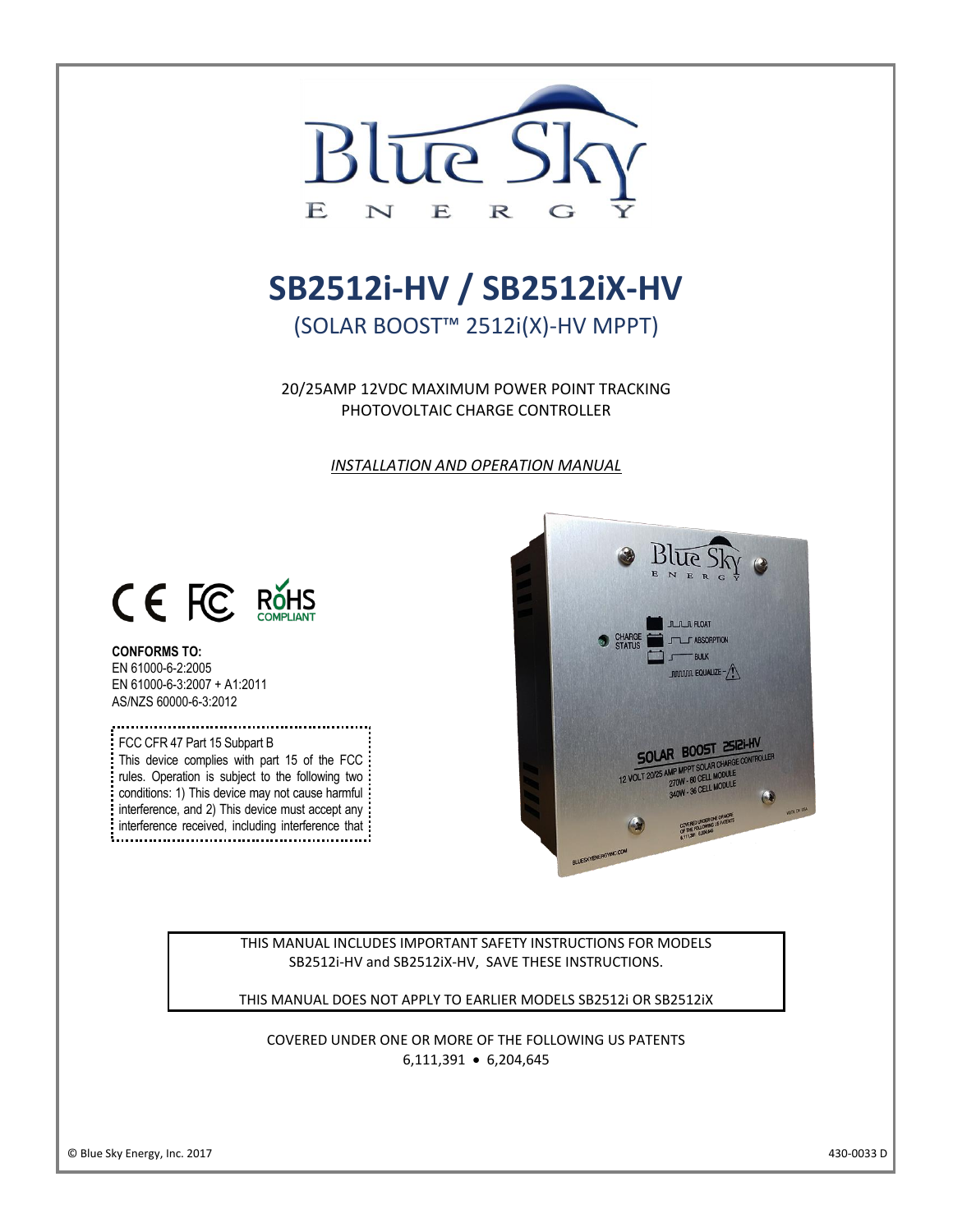# **TABLE OF CONTENTS**

| <b>TABLES AND FIGURES</b> |         |                                         |  |  |  |
|---------------------------|---------|-----------------------------------------|--|--|--|
|                           |         |                                         |  |  |  |
|                           | Tahle 1 | $\mathbf{a}$<br>Charge Status Indicator |  |  |  |

| Table 1  |  |
|----------|--|
| Table 2  |  |
| Figure 1 |  |
| Figure 2 |  |
| Figure 3 |  |
| Figure 4 |  |
| Figure 5 |  |
| Figure 6 |  |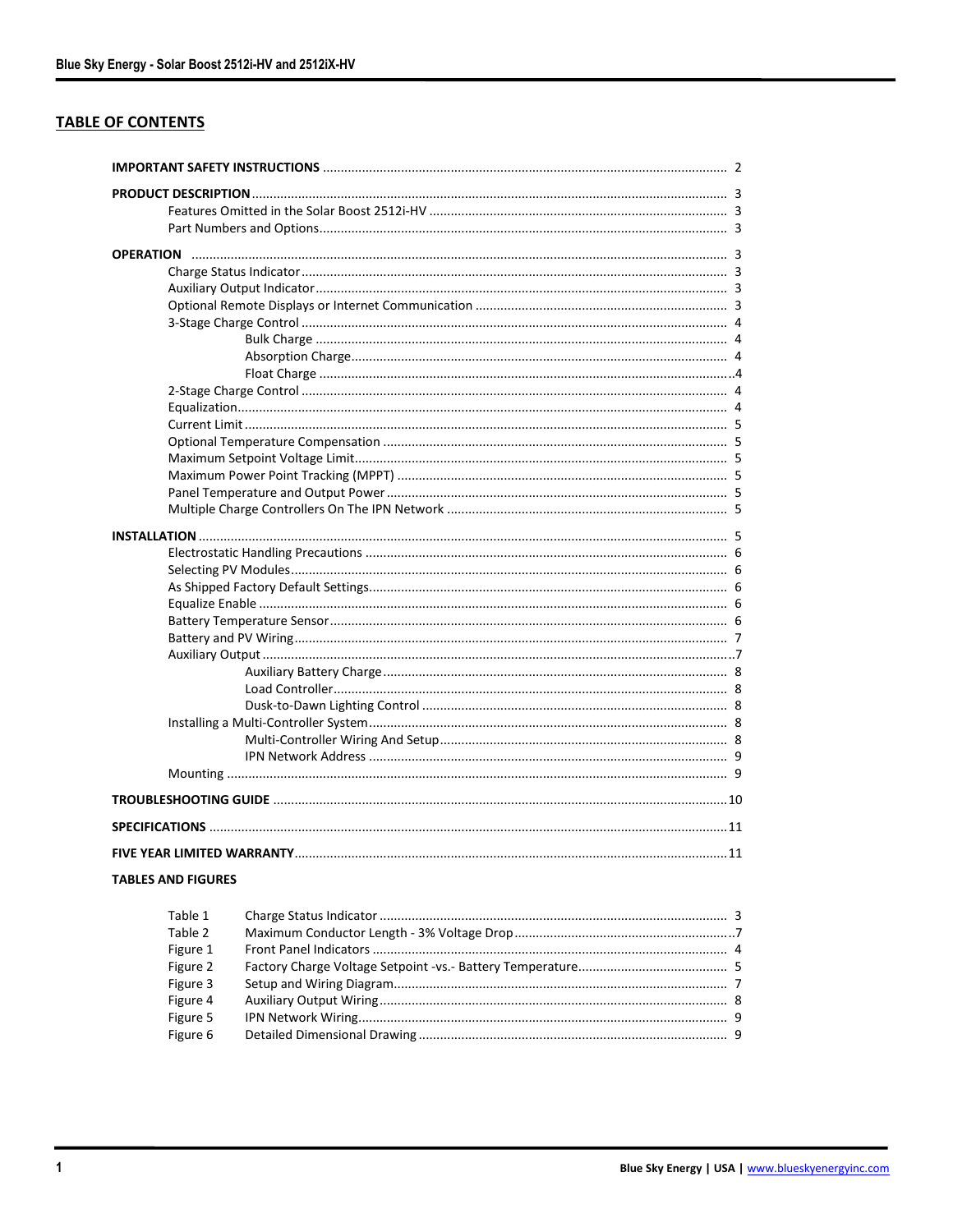# **IMPORTANT SAFETY INSTRUCTIONS**

#### **This manual contains important instructions for Models SB2512i-HV and SB2512iX-HV. SAVE THESE INSTRUCTIONS**

- 1. Refer installation and servicing to qualified service personnel. High voltage is present inside unit. Incorrect installation or use may result in risk of electric shock or fire. No user serviceable parts in this unit.
- 2. To reduce the risk of electric shock, fire or personal injury, the following symbols are placed throughout this manual to indicate dangerous conditions, or important safety or operational instructions.

| <b>WARNING</b>                                                                      | <b>CAUTION</b>                                                             | <b>IMPORTANT</b>                                                       |
|-------------------------------------------------------------------------------------|----------------------------------------------------------------------------|------------------------------------------------------------------------|
|                                                                                     |                                                                            | ි                                                                      |
| Indicates dangerous conditions or electric<br>shock potential. Use extreme caution. | Indicates items critical to safe installation<br>or operation of the unit. | Follow these instructions closely for<br>proper operation of the unit. |

#### 3. PERSONAL PRECAUTIONS

- a) Working in the vicinity of lead-acid batteries is dangerous. Batteries produce explosive gasses during normal operation.
- b) To reduce risk of battery explosion, follow these instructions and those published by battery manufacturer and manufacturer of any equipment you intend to use in vicinity of battery.
- c) Someone should be within range of your voice or close enough to come to your aid when you work near a lead-acid battery.
- d) Have plenty of fresh water and soap nearby in case battery acid contacts skin, clothing or eyes.
- e) Wear complete eye protection and clothing protection. Avoid touching eyes while working near battery.
- f) If battery acid contacts skin or clothing, wash immediately with soap and water. If acid enters eye, immediately flood eye with running cold water for at least 15 minutes and get medical attention immediately.
- g) NEVER SMOKE or allow a spark or flame in vicinity of battery.
- h) Be extra cautious to reduce risk of dropping metal tool onto battery. It might spark or short circuit battery or other electrical part that may cause explosion.
- i) Remove personal metal items such as rings, bracelets and watches when working with a lead-acid battery. A lead-acid battery can produce a short circuit current high enough to weld a ring or the like to metal, causing a severe burn.
- j) Remove all sources of power, photovoltaic and battery before servicing or installing.

# 4. CHARGER LOCATION & INSTALLATION

- a) This unit is designed to charge 12V (6 cell) flooded or sealed type lead-acid chemistry batteries within the range of 10 to 2,000 amp-hours. Follow battery manufacturers charging recommendations when considering this unit for use with other battery chemistry.
- b) This unit employs components that tend to produce arcs or sparks. NEVER install in battery compartment or in the presence of explosive gases.
- c) This unit must be installed and wired in accordance with National Electrical Code, ANSI/NFPA 70.
- d) Over current protection for the battery must be provided externally. To reduce the risk of fire, connect to a circuit provided with 30 amperes maximum branch-circuit over current protection in accordance with National Electrical Code, ANSI/NFPA 70.
- e) Over current protection for the auxiliary load control output or auxiliary battery charge output must be provided externally. To reduce the risk of fire, connect to load or auxiliary battery with 30 amperes maximum over current protection in accordance with National Electrical Code, ANSI/NFPA 70.
- f) Insure that unit is properly configured for the battery being charged.
- g) This unit is not water tight. Do not expose to rain, snow or excessive moisture.
- h) Insure all terminating connections are clean and tight. Battery, PV and Auxiliary Output terminals are to be tightened to 9 in-lb (1 nm). IPN Network and battery temperature sensor compression terminals are to be tightened to 2.1 in-lb (0.24 nm).
- i) Do not connect to a PV array capable of producing greater than 20 amperes of short circuit current @ STC.
- j) This unit is not provided with a GFDI (ground-fault detector/interrupter) device and must be used with an external GFDI device as required by Article 690 of National Electrical Code for the installation location.

# 5. PREPARING TO CHARGE

- a) Never charge a frozen battery.
- b) Be sure battery is mounted in a well ventilated compartment.
- c) Add distilled water in each cell of a lead-acid battery until battery acid reaches level specified by battery manufacturer.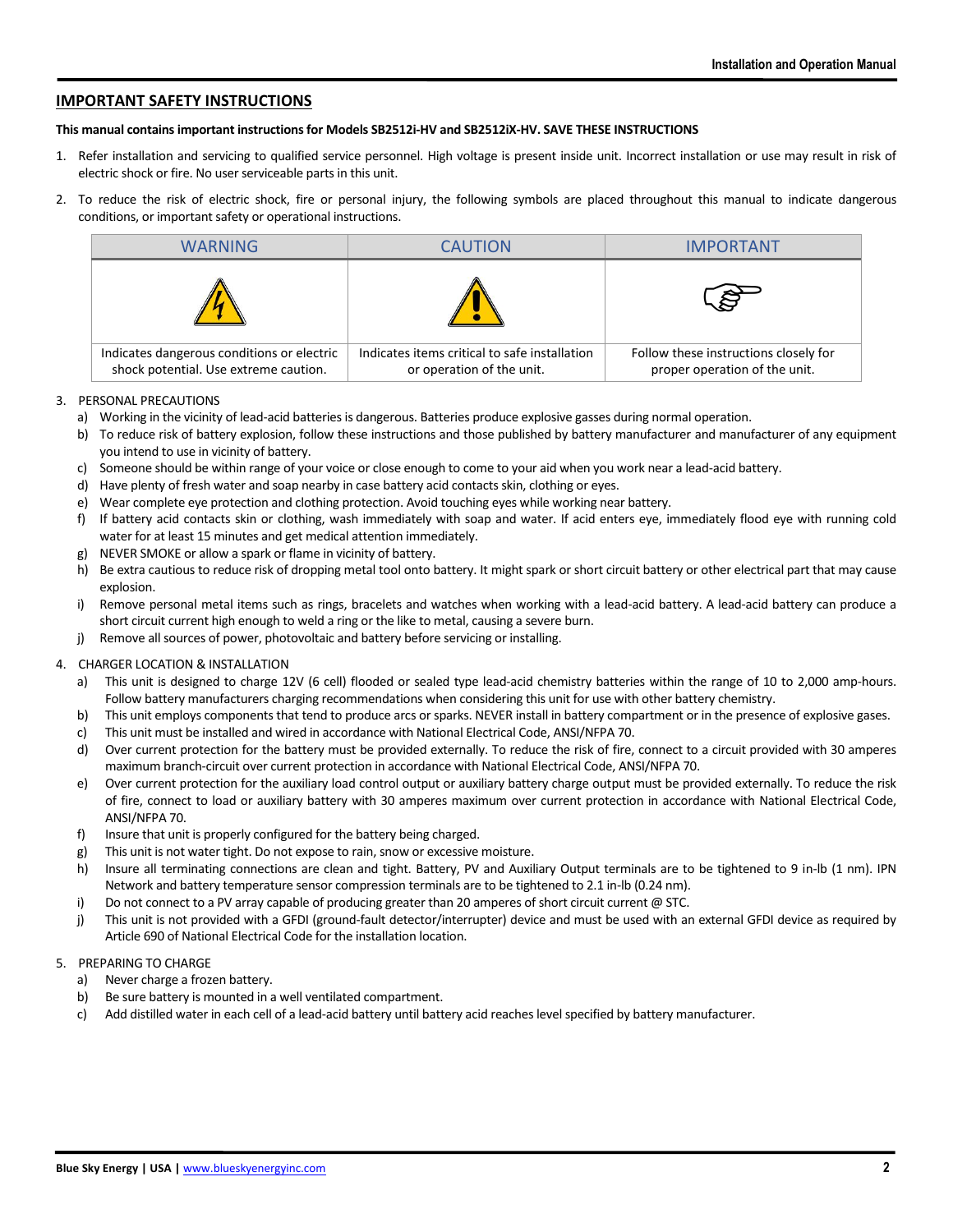# **PRODUCT DESCRIPTION**

Solar Boost<sup>™</sup> 2512i(X)-HV are improved versions of the original SB2512i and SB2512iX 12 volt 25 amp *Maximum Power Point Tracking* (MPPT) photovoltaic (PV) battery charge controllers. The new HV versions retain their original 25 amp 340 watt rating when used with conventional 12 volt 36 cell PV modules, but are also able to operate up to 270 watts of higher voltage 60 cell "grid tie" type modules. The full featured SB2512iX-HV includes all the features described in this manual. The SB2512i-HV omits certain features to reduce cost. The 2512's patented MPPT technology can increase charge current up to 30% or more compared to conventional controllers. MPPT also allows the use of higher voltage 60 cell modules by converting higher PV voltage down to charge a 12 volt battery. The 2512's sophisticated 3-stage charge control system improves battery performance and life while minimizing battery maintenance. The unit is fully protected against voltage transients, over temperature, over current and reverse polarity. The IPN Network display connector provided in both versions allow use of optional remote displays or a UCM. Additional features included in the SB2512iX-HV version of the product include a battery temperature sensor input, equalization capability, full IPN Network interface, and an auxiliary output. The versatile auxiliary output can operate as either a 2 amp battery charger for a second battery, or serve as a 25 amp load controller or 25 amp variable Dusk-to-Dawn lighting controller. The full IPN Network interface included in the SB2512iX-HV allows multiple charge controllers to communicate with each other and coordinate their activity to charge the battery as a single coordinated charging machine. **FEATURES OMITTED IN THE SOLAR BOOST 2512i-HV**

The following features described in this manual are omitted in the lower cost Solar Boost 2512i-HV version of the product.

- Battery Temperature sensor input Battery equalization capability
- 
- **PART NUMBERS AND OPTIONS**
	-
	- IPN ProRemote-S display & battery monitor w/shunt IPN ProRemote display & battery monitor
	-
- 
- Full IPN Network interface (multi-controller) Auxiliary Output (25A load & lighting control, or 2A auxiliary battery charge)
- SB2512i-HV ......Basic Solar Boost 2512i-HV SB2512iX-HV Full featured Solar Boost 2512iX-HV
	-
- CS-500 ..............500A/50mV current shunt UCM ................Universal Communication Module

# **OPERATION**

Charge control and MPPT operations are fully automatic. At night when PV power production stops, the PV array is disconnected from the battery to prevent unwanted current drain. There is a 5 second turn-on delay, and a 45 second turn-off delay.

➢ **WARNING:** The 2512 operates on battery power, not PV power. A battery must be connected with a minimum voltage of 9V for the unit to operate. Battery voltage on the battery terminals of the 2512 must be the same as actual battery voltage within a few 10ths of a volt for proper operation. DO NOT disconnect the battery with PV power applied as appliances still attached to the output of the 2512 may be damaged by voltage spikes resulting from sudden removal of the battery, particularly when used with higher voltage 60 cell PV modules. ALWAYS remove PV power first before disconnecting the battery.

#### **CHARGE STATUS INDICATOR**

A charge status indicator is provided on the face of the 2512, and on the optional remote displays. If net battery charge current is greater than  $\approx$ 3 to 5 amps per 100 amp-hours of battery capacity the charge status indicator can provide a rough indication of battery state of charge.

#### **CHARGE STATUS INDICATOR**

| <b>CHARGE STATUS INDICATOR</b>            | <b>CHARGE MODE</b> | <b>APPROXIMATE CHARGE LEVEL</b> |
|-------------------------------------------|--------------------|---------------------------------|
| OFF                                       | CHARGE OFF         |                                 |
| CONTINUOUSLY ON                           | <b>BULK</b>        | <70% FULL                       |
| BLINKING • 1 SEC ON / 1 SEC OFF           | <b>ABSORPTION</b>  | 70% - 95% FULL                  |
| BLINKING • 0.2 SEC ON / 1 SEC OFF         | <b>FLOAT</b>       | <b>FULLY CHARGED</b>            |
| RAPID BLINKING ● 0.2 SEC ON / 0.2 SEC OFF | EQUALIZE           |                                 |

# **TABLE 1**

# **AUXILIARY OUTPUT INDICATOR** (Omitted on SB2512i-HV)

An Auxiliary Output indicator labeled "LOAD" is provided on the face of the SB2512iX-HV, and is omitted on the SB2512i-HV. The indicator will be ON when the auxiliary output is ON providing power to a load, or charging an auxiliary battery. Default operation of the auxiliary output is Auxiliary Battery Charge and the indicator may turn ON even though an auxiliary battery may not be connected. Auxiliary Output status can also be viewed on the IPN ProRemote.

# **OPTIONAL REMOTE DISPLAYS OR INTERNET COMMUNICATION**

There are two available remote displays, the low cost IPN Remote and the full featured IPN ProRemote. The IPN Remote is a basic 3-digit LED type voltage, current and charge mode display without setup or control capability. The full featured IPN ProRemote provides setup capability and enhanced monitoring of charge controllers on the IPN network. It also provides a complete battery system monitor with various amp-hour counters and a highly accurate "fuel gage" type battery level indicator. A Universal Communication Module (UCM) may also be used for communication with other devices or to access the charge control system remotely over the Internet.

## **3-STAGE CHARGE CONTROL**

The 2512 is factory configured for a 3-stage charging process, Bulk, Absorption and Float. The 3-stage charge process provides a somewhat higher charge voltage to charge the battery quickly and safely. Once the battery is fully charged a somewhat lower voltage is applied to maintain the battery in a fully charged state without excessive water loss. 3-stage charge improves battery performance and life while minimizing battery maintenance.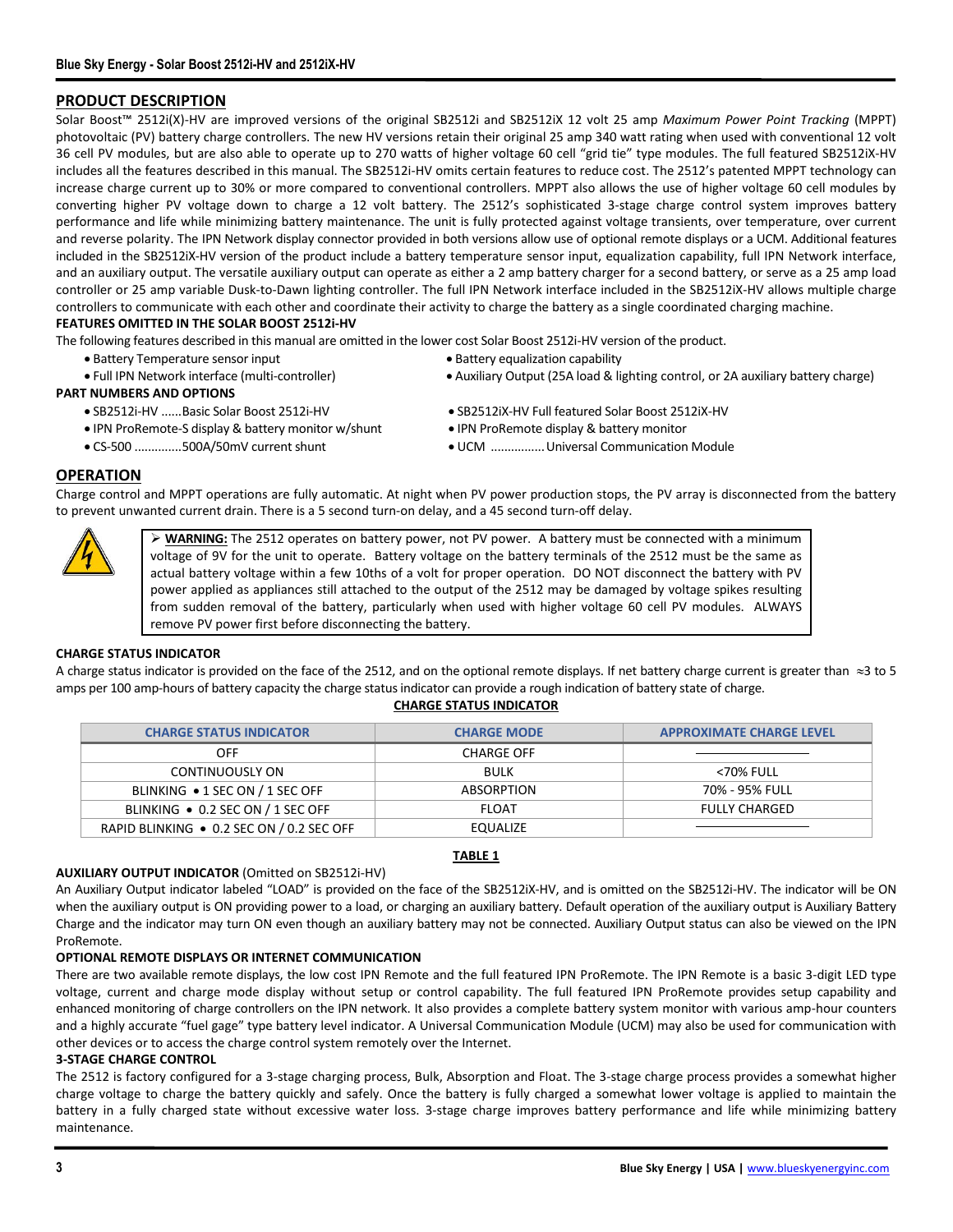# *Bulk Charge*

The 2512 will be in Bulk charge when battery voltage is below the Absorption Charge Voltage setpoint. During Bulk the 2512 delivers as much charge current as possible to rapidly recharge the battery and drive battery voltage up to the Absorption Charge Voltage setpoint.

# *Absorption Charge*

When the battery recovers sufficient charge for battery voltage to rise to the Absorption Charge Voltage setpoint (factory set to 14.2V) current is reduced as necessary to hold the battery at the Absorption Voltage. The 2512 remains in Absorption until the battery is fully charged as determined by either;

1. The 2512 has remained in Absorption continuously for the Charge Time period (factory set to 2 hours).

# **– – – OR – – –**

2. With the IPN ProRemote display, net battery charge current while in Absorption decreases to the Float Transition Current setting (factory set to 1.5A per 100 amp-hours of battery capacity).

## *Float Charge*

Once the battery is fully charged a somewhat lower Float Voltage (factory set to 13.2V) is applied to maintain the battery in a fully charged state without excessive water loss. During Float a healthy fully charged lead-acid battery will draw  $\approx$ 0.1–0.2 amps per 100 amp-hours of battery capacity.

# **2-STAGE CHARGE CONTROL**

Certain battery types or system configurations may require 2-stage charge control. The 2512 can be configured for two stage Bulk/Absorption charge control by setting the Charge Voltage to "No Float" using the IPN ProRemote or the UCM. Refer to the IPN ProRemote or UCM operators manual for their settings.

**FRONT PANEL INDICATORS**



#### **FIGURE 1**

# **EQUALIZATION** (Omitted on SB2512i-HV)



➢ **WARNING:** Not all batteries can be safely equalized. Equalization should be performed only on vented liquid electrolyte lead-acid batteries. Always follow battery manufacturers recommendations pertaining to equalization. Equalization applies a relatively high voltage producing significant battery gassing. Disconnect equipment that cannot tolerate the high equalization voltage which is temperature compensated as shown in Figure 2.

The 2512 can perform automatic equalization alone, or equalization may be controlled manually via the IPN ProRemote or UCM. Equalization is essentially a controlled overcharge which applies a relatively high voltage to bring all battery cells up to the same specific gravity. While equalization parameters are adjustable with the IPN ProRemote or UCM, factory default parameters of 15.2V for 2 hours every 30 days are suitable for most applications. A minimum net charge current of approximately 3.5A per 100Ah of battery capacity is required for proper equalization. The equalization timer is a "time at voltage" time accumulator. The equalization timer will not count down unless battery voltage reaches the equalization voltage setpoint. Unless manually canceled the 2512 will stay in equalize for as long as necessary to accumulate the required time at voltage. If equalize does not complete by end of the charging day it will resume where it left off the next charging day. If equalize does not complete in a reasonable period of time due to insufficient current it should be canceled manually via the IPN ProRemote or UCM, or by momentarily removing power to reboot the 2512. **CURRENT LIMIT**

If PV input power is high enough to produce more than 25 amps of output current with 36 cell PV modules, or 20 amps with 60 cell PV modules, the 2512 will automatically limit output current to this maximum rating. Note that when the 2512 exits current limit, it will briefly show Absorption on the Charge Status Indicator even though battery voltage may be low. If changing from 60 cell to 36 cell modules reboot the 2512 to restore 25A current limit.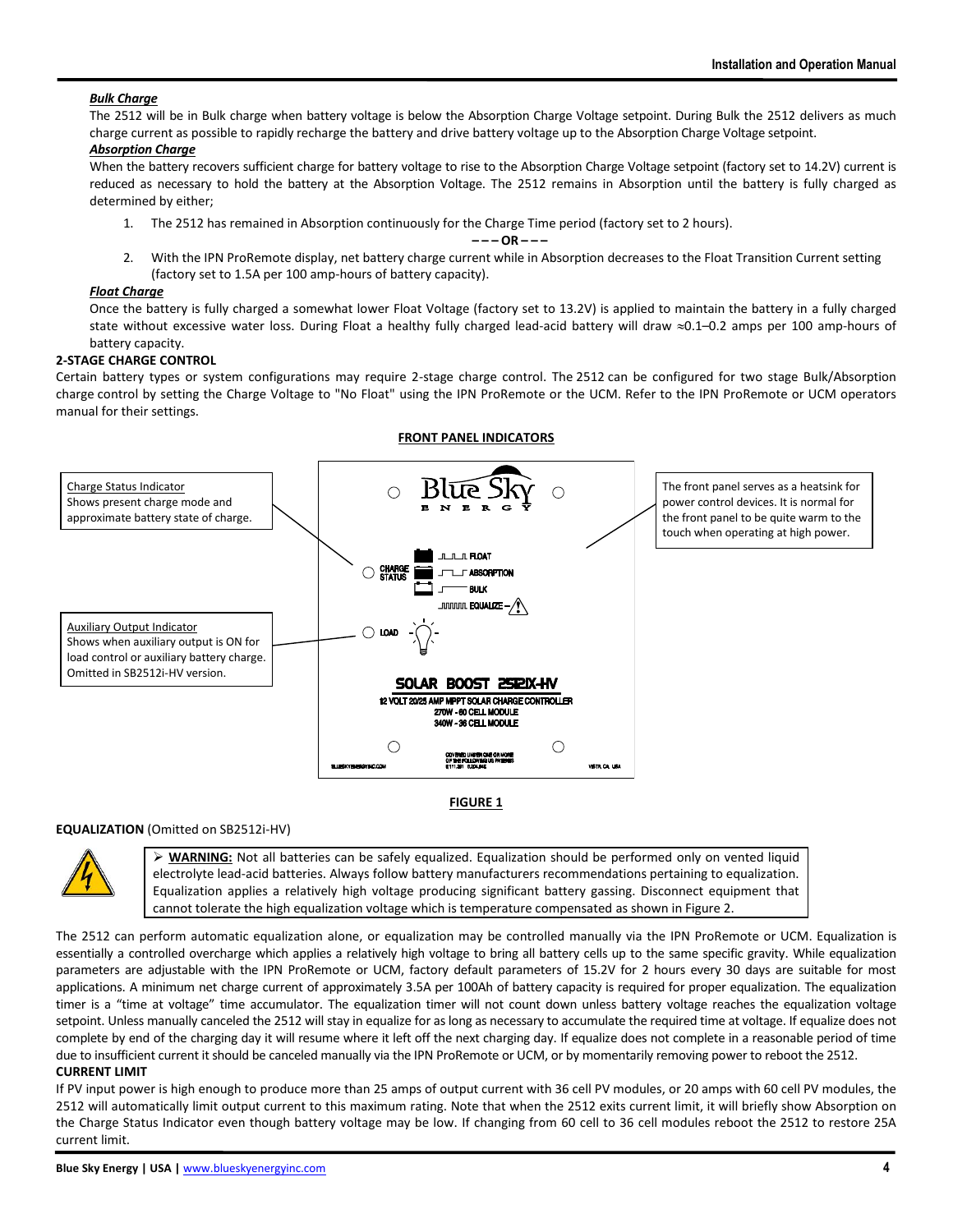# **OPTIONAL TEMPERATURE COMPENSATION** (Omitted on SB2512i-HV)

The charge voltage required by batteries changes with battery temperature. Temperature compensation of charge voltage enhances battery performance and life, and decreases maintenance. Automatic temperature compensation can be provided using the optional battery temperature sensor (BSE p/n 930-0022-20). The default compensation factor of  $-30.0$ mV/ $^{\circ}$ C ( $-5.00$ mV/ $^{\circ}$ C/cell) is appropriate for most lead-acid batteries.



**FACTORY DEFAULT CHARGE VOLTAGE SETPOINT -VS.- BATTERY TEMPERATURE**

#### **MAXIMUM SETPOINT VOLTAGE LIMIT**

Maximum voltage setpoint limit places a ceiling or upper limit on the maximum charge voltage. Regardless of setpoint values entered by the user or result from temperature compensation the 2512 will not apply a charge voltage setpoint greater than the maximum voltage setpoint limit factory configured to 15.5V. Note that actual battery voltage may briefly exceed this value by 0.1 – 0.2V as the voltage control system responds to changes in load.

#### **MAXIMUM POWER POINT TRACKING (MPPT)**

The 2512's patented MPPT technology can increase charge current up to 30% or more compared to PWM controllers operating 36 cell PV modules. Principal operating conditions affecting current boost performance are PV cell temperature and battery voltage, with lower PV temperature and lower battery voltage producing greater charge current increase. In cool comfortable temperatures most systems see about 10 - 20% increase. Increase may go to zero in hot temperatures, whereas charge current increase may easily exceed 30% with a discharged battery and freezing temperatures. MPPT also allows efficient use of higher voltage 60 cell modules by converting their much higher voltage down to battery voltage. Ignoring conversion losses the conversion process produces an output current roughly equal to PV current times the ratio of PV voltage to battery voltage. If a 60 cell module is operating at 23V at 5 amps and battery voltage was 14V, output charge current would be about 5 amps times  $23V \div 14V$  or about 8 amps. For a more complete MPPT description se[e www.blueskyenergyinc.com.](http://www.blueskyenergyinc.com/)

#### **PANEL TEMPERATURE AND OUTPUT POWER**

Internal power control devices use the front panel as a heatsink. It is normal for the front panel to become quite warm to the touch when the unit is operating at high power. When mounted vertically as described in the installation section, the unit can deliver full output in an ambient temperature of up to 40°C (104°F). If an over temperature condition exists, the unit will shut down, the Charge Status Indicator will display an OFF condition, and a remote display will turn off. The 2512 does not include a digital type temperature sensor and will always show the heatsink to be  $-55^{\circ}$ C on the IPN ProRemote or UCM.

#### **MULTIPLE CHARGE CONTROLLERS ON THE IPN NETWORK** (Omitted on SB2512i-HV)

The IPN network architecture allows multiple charge controllers to operate as a single charging machine. Up to 8 IPN compatible charge controllers can reside on a single network and can share a single display, battery temperature sensor and UCM. Charge controllers can be added to grow a small system into a large system and have this large system operate from the users standpoint as a single charging machine.

#### **INSTALLATION**



➢ **WARNING:** Read, understand and follow the Important Safety Instructions in the beginning of this manual before proceeding. This unit must be installed and wired in accordance with National Electrical Code, ANSI/NFPA 70. Over current protection must be provided externally. To reduce the risk of fire, connect to a circuit provided with 30 amp maximum branch-circuit over current protection in accordance with National Electrical Code, ANSI/NFPA 70 with 36 cell modules, or 25 amp maximum with 60 cell modules. Do not connect a PV array capable of delivering greater than 20 amps of short circuit current  $I_{SC}$  at STC with 36 cell modules, or 11 amps with 60 cell modules. Do not connect BAT– and PV– together external to the unit. To reduce risk of electric shock or product damage, remove all sources of power before installing or servicing. Figures 3 and 4 show generalized connections only and are not intended to show all wiring, circuit protection and safety requirements for a photovoltaic electrical system.



➢ **CAUTION:** The 2512 is protected against reverse battery and PV polarity, and swapped PV and battery connections, but will be damaged by reverse battery to the PV terminals. Transient voltage lightning protection is provided, but steady state voltage in excess of 50VDC on the battery or PV terminals will damage the unit. Damage of either type voids the limited warranty.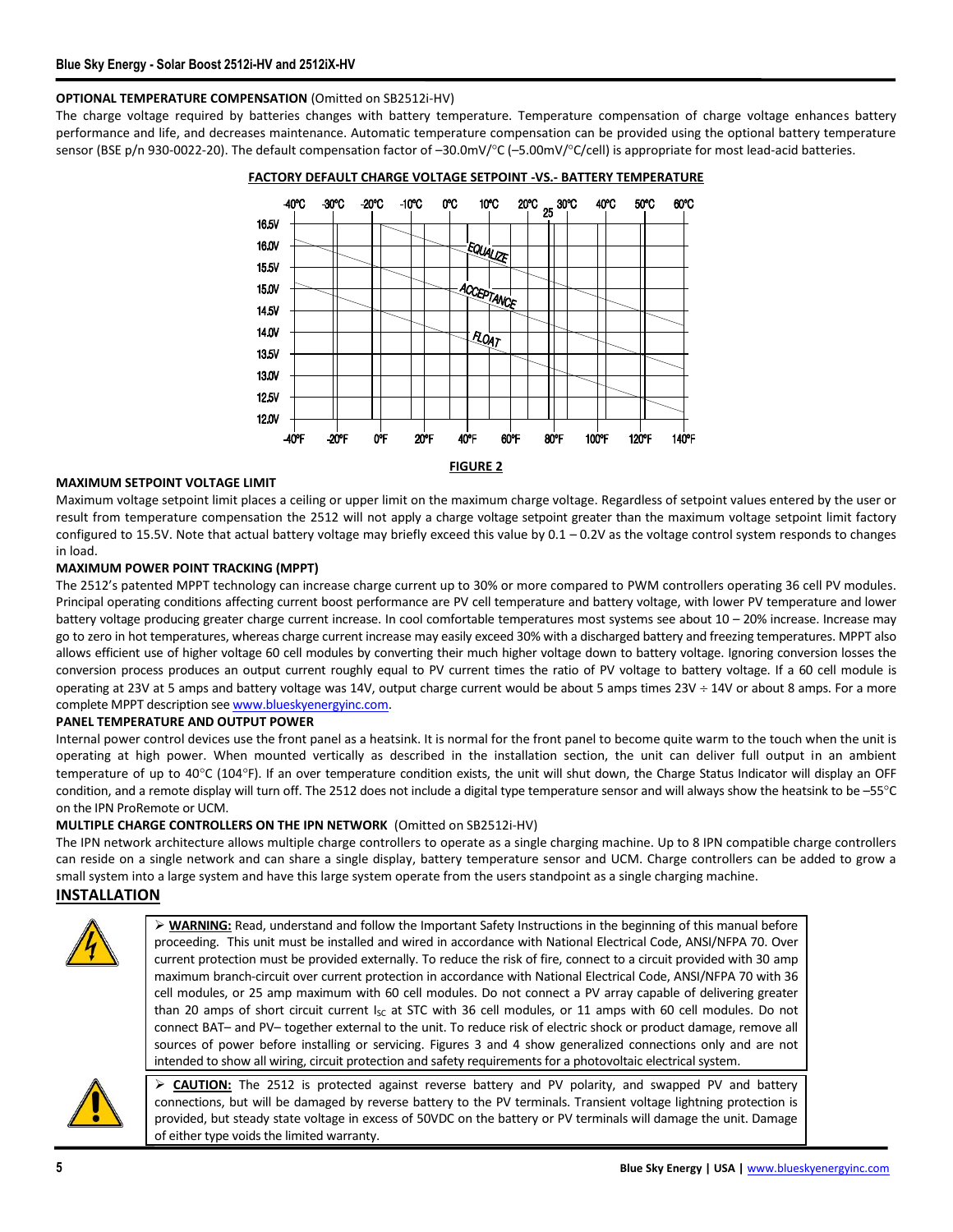# **ELECTROSTATIC HANDLING PRECAUTIONS**

All electronic circuits may be damaged by static electricity. To minimize the likelihood of electrostatic damage, discharge yourself by touching a water faucet or other electrical ground prior to handling the 2512 and avoid touching components on the circuit boards. The risk of electrostatic damage is highest when relative humidity is below 40%.

## **SELECTING PV MODULES**

The 2512 is designed to operate conventional 12V 36 cell PV modules or higher voltage 60 cell modules. If multiple PV modules are used best MPPT current boost performance will be obtained if all PV modules are identical. Dissimilar modules should have  $V_{MP}$  values within  $\approx$ 0.5V or better and be of the same basic cell technology so their  $V_{MP}$  will tend to track as operating conditions change. If module types are very different consider using a separate charge controller for each module type to obtain the best MPPT current boost performance. When multiple controllers are used on the IPN Network each controller independently MPPT's their modules to their best. Do not mix 36 cell and 60 cell modules on the same controller. Select PV modules that do not exceed the maximum ratings shown below, and preferably produce  $I_{MP}$  of at least 3.5 amps (2 amps with 60 cell modules) per 100 amp-hours of battery capacity. Voltage, current and power produced by PV modules fluctuate widely with operating conditions. As a result a set of test conditions referred to as *Standard Test Conditions (STC)* are used to rate modules in a meaningful manner and accurately predict real world performance. STC ratings are not maximum or optimal ratings. Conditions can be present where  $V_{0c}$  and  $I_{SC}$  approach 1.25 times STC ratings which is why National Electrical Code and our recommendations call for 1.25 derating of both  $V_{OC}$  and  $I_{SC}$ . Yet in real world conditions  $I_{MP}$ actually seen is commonly only about  $75 - 80\%$  of I<sub>MP</sub> at STC.

Key PV module specifications;

- $P_{MAX}$  Maximum power in watts  $(P_{MAX} = V_{MP} \times I_{MP})$
- $V_{\text{OC}}$  Voltage with module open circuit (typically  $\approx$  20 22V for 12V nominal 36 cell modules)
- $V_{MP}$  Voltage where module produces Maximum Power (typically  $\approx$  17 18V for 12V nominal 36 cell modules)
- I<sub>MP</sub> Current where module produces Maximum Power
- Isc Current with module Short Circuit

| <b>PV Cell Count</b> | <b>Maximum PV</b><br>Power @ STC | <b>Automatic</b><br><b>Output Current</b><br><b>Limit</b> | <b>Maximum PV</b><br>Isc @ STC | <b>Maximum PV</b><br>$V_{OC}$ @ STC | Recommended range of<br>$V_{MP}$ @ STC |
|----------------------|----------------------------------|-----------------------------------------------------------|--------------------------------|-------------------------------------|----------------------------------------|
| 36 Cell              | 340W                             | 25A                                                       | 20A                            | 24.0V                               | $16.0 - 19.0V$                         |
| 60 Cell              | 270W                             | 20A                                                       | 11A                            | 40.0V                               | $24.0V - 31.0V$                        |

#### **AS SHIPPED FACTORY DEFAULT SETTINGS**

 $\triangleright$  The 2512 contains various user configurable settings all of which are preconfigured at the factory. Most installations require no changes to these settings which are typically suitable for most lead-acid batteries including sealed lead-acid batteries such as Gel and AGM. All software programmable settings require an IPN ProRemote or UCM to change and are retained if power is lost or the IPN ProRemote or UCM are used as setup tools only and removed.

#### Software programmable settings;

ເອ

|                                                                                | • Maximum voltage setpoint limit  15.5V            |  |
|--------------------------------------------------------------------------------|----------------------------------------------------|--|
|                                                                                | • Temperature compensation factor  -5.00mV/°C/cell |  |
|                                                                                | • Dusk-to-Dawn lighting control  Disabled          |  |
| • Load control OFF voltage  11.5V                                              |                                                    |  |
| DIP switch & jumper settings; (All DIP's OFF, A2 open – Omitted on SB2512i-HV) |                                                    |  |
|                                                                                |                                                    |  |
|                                                                                |                                                    |  |

#### **EQUALIZE ENABLE** (Omitted on SB2512i-HV)

If DIP switch #4 is turned OFF equalization is completely disabled regardless of other equalization settings. If DIP switch #4 is turned ON prior to the application of battery power, automatic equalization is enabled and the SB2512iX will perform automatic equalization after the set number of Auto Equalize Days has elapsed. If DIP switch #4 is turned ON, after battery power is applied an equalization cycle will begin immediately. Equalization start/stop may also be remotely controlled from the IPN ProRemote or UCM.

#### **ELECTROMAGNETIC COMPATIBILITY (CE and FCC Marks)**

To comply with electromagnetic compatibility requirements, the SB2512i(X)-HV must be installed with as many as two ferrite suppressors . Clamp one suppressor (supplied with SB1524iX) around both PV+ and PV– cables twisted and looped to pass through the core 2 times. Clamp the second suppressor (supplied with either one of our optional remote displays) around the IPN cable , looped to pass through the core 2 times.A single suppressor is included with each product. (BSE p/n 523-0005-01).

# **BATTERY TEMPERATURE SENSOR** (Omitted on SB2512i-HV)

Installation of the optional battery temperature sensor enables temperature compensation of all charge voltage setpoints. In a multi-controller system only one temperature sensor is required and must connect to the IPN Master, IPN address 0 (zero). DO NOT attach a sensor or connections other than Blue Sky Energy battery temperature sensor p/n 930-0022-20. Be certain to observe proper RED/BLK polarity. If a valid temperature sensor signal is not detected the 2512 will operate as if battery temperature is 25°C.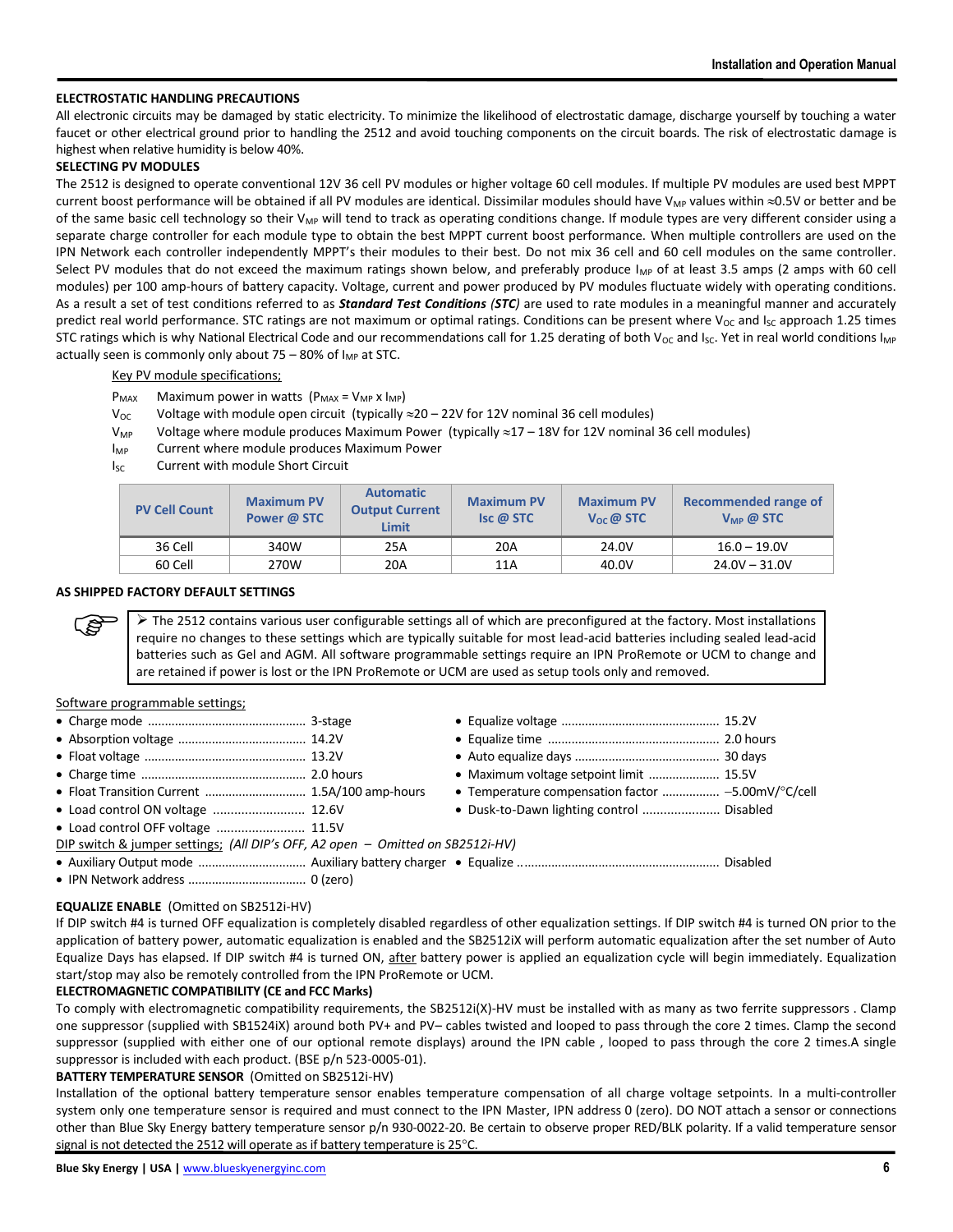# **BATTERY AND PV WIRING**

A desirable installation will produce a total system wiring voltage drop of 3% or less. The lengths shown in Table 2 are one way from the PV modules to the battery with the 2512 located along the path. Length can be increased inversely proportional to actual PV I<sub>MP</sub> such that if current was reduced by 1/2 wire lengths could be doubled and still provide the same 3% voltage drop. For 60 cell modules use one wire size larger than shown (smaller awg #) for the wire section between the 2512 and the battery.

| <b>WIRE GAUGE</b> | 60 CELL MODULES @11AMP INPUT | 36 CELL MODULES @ 20AMPS INPUT |
|-------------------|------------------------------|--------------------------------|
| <b>AWG</b>        | <b>FEET / METERS</b>         | <b>FEET / METERS</b>           |
| 12 AWG            | 19.2 / 5.7                   | 6.4 / 1.9                      |
| 10 AWG            | 30.6 / 9.3                   | 10.2 / 3.1                     |
| 8 AWG             | 48.6 / 14.7                  | 16.2 / 4.9                     |
| 6 AWG             | 77.1 / 23.4                  | 25.7 / 7.8                     |
| 4 AWG             | 122.4 / 37.5                 | 40.8 / 12.5                    |

#### **MAXIMUM CONDUCTOR PAIR LENGTH** – **3% VOLTAGE DROP**



# **TABLE 2**

➢ **CAUTION:** Battery, PV and Auxiliary Output terminal block accept #20−10 AWG wire and are to be tightened to 9 in-lb (1 nm). IPN Network and Temperature Sensor compression terminals accept #24−14 AWG wire and are to be tightened to 2.1 in-lb (0.24 nm).

➢ **CAUTION:** DO NOT connect Bat– and PV– together outside of the unit or improper operation will result. Bat– and PV– connect together internally. PV– must connect directly into the 2512 and not to other negative buss bars or grounds.

**SETUP AND WIRING DIAGRAM**



## **FIGURE 3**

# **AUXILIARY OUTPUT** (Omitted on SB2512i-HV)

The auxiliary output can serve one of three functions; 1) a 2 amp auxiliary battery charger, 2) a 25 amp Low Voltage Disconnect (LVD) load controller, or 3) a 25 amp variable Dusk-to-Dawn lighting load controller with LVD. The Charge/Load function is selected by DIP switch #3 shown in Figure 3. The IPN ProRemote or UCM are required to adjust LVD thresholds or enable Dusk-to-Dawn lighting control. Auxiliary outputs in a multi-controller system will function separately, but only the auxiliary output in the master can be configured or monitored. The auxiliary output Load Indicator will illuminate whenever the auxiliary output is ON(\*).



➢ **CAUTION:** The auxiliary output cannot perform both auxiliary battery charge and load control functions at the same time. Do not connect to the 25 amp Load terminal for auxiliary battery charge or the 2512 may be damaged in a manner that voids the warranty.

 $▶$  (\*) The LOAD indicator light will be ON whenever power is available at the Load and Auxiliary Battery Charge terminals.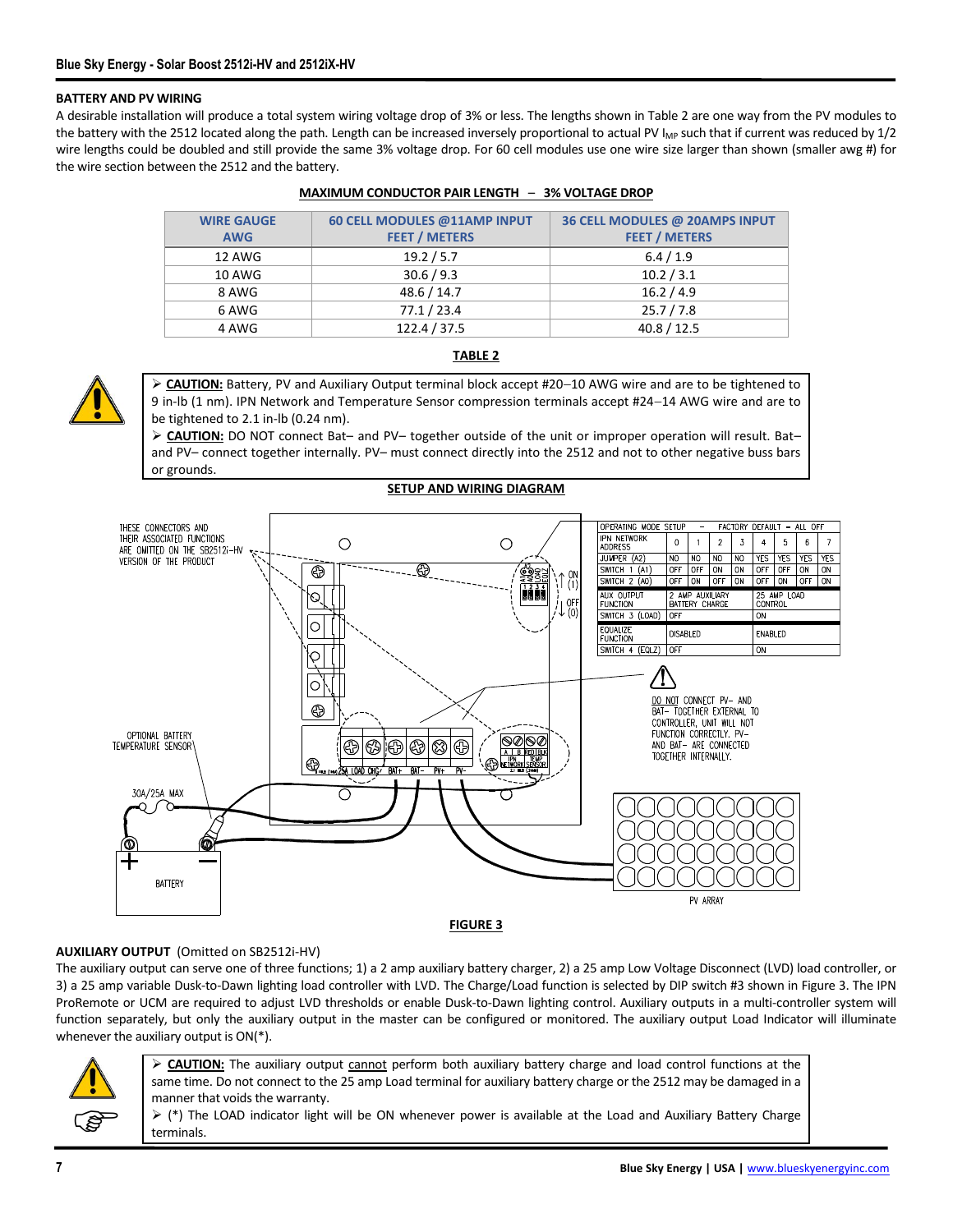# *1) AUXILIARY BATTERY CHARGE – DIP #3 OFF*

The auxiliary charge function is used to charge an auxiliary battery of the same voltage as the primary battery. If the primary battery is charging in Absorption or Float, up to 2 amps is diverted to the auxiliary battery at the same charge voltage. Auxiliary battery charge is disabled during Bulk or Equalization. Use 14 awg wire to minimize voltage drop and 25 amp maximum over current protection. Auxiliary battery negative must connect to primary battery negative.



# *2) LOAD CONTROLLER – DIP #3 ON*

The load controller can deliver up to 25 amps of output and operates as a high side switch to battery positive. Default settings are for Low Voltage Disconnect (LVD) with ON at V<sub>BAT</sub> ≥12.6V, and OFF at V<sub>BAT</sub> ≤11.5V, which can be changed with the IPN ProRemote or UCM. ON/OFF operation can also be based on battery amp-hours from full if an IPN ProRemote is permanently installed. The ON/OFF condition must be valid for 20 seconds before switching will occur. If the higher/lower values are reversed the output control logic is inverted.



➢ **CAUTION:** 30 amp maximum over current protection for the output must be provided externally. If the load control is configured to operate based on net battery amp-hours, configure ON/OFF voltage thresholds as well. If amp-hour from full data is not available, voltage based operation will resume. ON/OFF thresholds must not be the same value or improper operation will result.

# *3) DUSK-TO-DAWN LIGHTING CONTROL – DIP #3 ON*

An IPN ProRemote with software version V2.00 or later or a UCM is required to setup and enable lighting control. Refer to IPN ProRemote or UCM operators manual for lighting control setup instructions. Variable time settings are available to turn lighting ON after Dusk (Post-Dusk timer) and/or ON before Dawn (Pre-Dawn timer). If both timers are set to DISABLED (factory default), the lighting control feature is disabled. If either the Post-Dusk or Pre-Dawn timers are set to a time value the lighting control feature is enabled. When lighting control is enabled the Load output is controlled by both the normal LVD control function and the lighting control function such that whichever function wants the Load output OFF prevails. Dusk or night time begins when the charge control system turns OFF which occurs when PV module current drops below  $\approx$  50mA at battery voltage. Dawn or day time begins when the charge control system turns ON which occurs when PV module current rises to  $\approx$ 100mA at battery voltage. If the Post-Dusk timer was set to 1.0 hour and the Pre-Dawn timer was set to 2.0 hours, lights would turn ON at Dusk, remain ON for one hour, and then turn OFF. Two hours before Dawn the lights would again turn ON and remain ON until Dawn. For full Dusk to Dawn lighting set the Post-Dusk timer to 20 hours. When the 2512 first receives battery power it does not know when Dawn is expected to occur. As a result Pre-Dawn control does not operate for the first night. Once a night time period of 4 hours or more is detected this night time period is stored and Pre-Dawn control will operate. Each subsequent night time period greater than 4 hours is added to a filtered average of night time so that the predicted night time period automatically adjusts to changing seasons.

# **INSTALLING A MULTI-CONTROLLER SYSTEM** (Omitted on SB2512i-HV)

A communication link is established between controllers by daisy chaining a twisted pair cable from the IPN Network terminal block, controller to controller (A-to-A, B-to-B) as shown in Figure 5. Up to 8 IPN based charge controllers can be connected together in a multi-controller system. Device address 0 (zero) is the master and  $1 - 7$  are slaves. The master controls the charging process and directs the activities of the slaves.

# *MULTI-CONTROLLER WIRING AND SETUP*



- ➢ **CAUTION:** A multi-controller system requires the following specialized installation and setup:
- 1) Each controller must connect to and charge the same battery.
- 2) One controller must be set to IPN address 0 (zero) and the others be set to addresses  $1 7$  with no controllers set the same.
- 3) Charge parameters are set in the master only.
- 4) While outputs connect in parallel to a common battery, PV inputs must be completely separate. A large PV array must be divided into sub-arrays, each with separate PV+ and PV– wiring.
- 5) All controllers must be connected to the IPN network as shown in Figure 5.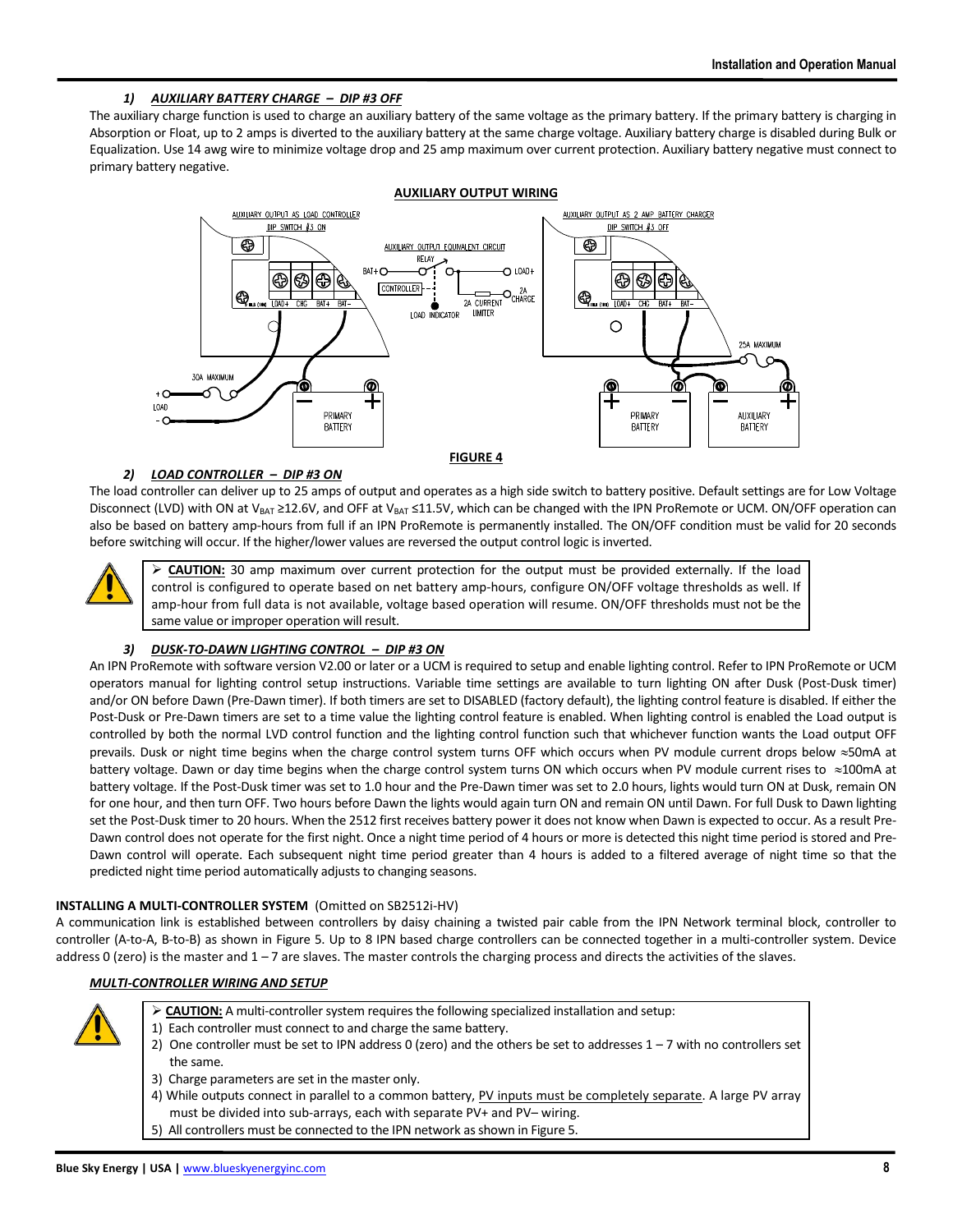

## *IPN Network Address – DIP's #1, #2 & Jumper A2*

➢ A single controller must be set to IPN network address 0 (zero). In a multi-controller system one controller must be set to address 0 (zero) to serve as the master. The other controllers must be set to address 1-7 with no two controllers set the same. The SB2512 requires that a jumper be soldered across location A2 to select addresses 4 through 7.

| <b>IPN NETWORK ADDRESS</b> |               |               |            |     |            |            |                |            |
|----------------------------|---------------|---------------|------------|-----|------------|------------|----------------|------------|
| <b>DIP</b>                 | <b>MASTER</b> | <b>SLAVES</b> |            |     |            |            |                |            |
| <b>SWITCH</b>              |               |               |            |     | 4          |            |                |            |
| JUMPER (A2)                | NO.           | NO.           | ΝO         | NO. | <b>YES</b> | <b>YES</b> | YES            | <b>YES</b> |
| (A1)<br>#1                 | <b>OFF</b>    | OFF           | ΟN         | ON  | <b>OFF</b> | <b>OFF</b> | 0 <sub>N</sub> | <b>ON</b>  |
| (A <sub>0</sub> )<br>#2    | <b>OFF</b>    | ΟN            | <b>OFF</b> | ON  | <b>OFF</b> | ΟN         | <b>OFF</b>     | <b>ON</b>  |

#### **MOUNTING**



ເອ

➢ **CAUTION:** Mount the SB2512 vertically to promote air flow and do not enclose in a confined space. The SB2512 is not watertight and must be protected from rain, snow and excessive moisture. Included with the SB2512 (Retail package) is an optional plastic mounting box, it may also be installed in a standard 4 11/16" square galvanized electrical box. If a metal box is used DO NOT remove or install into mounting box with power applied as damage resulting from shorting to the mounting box will void the limited warranty.

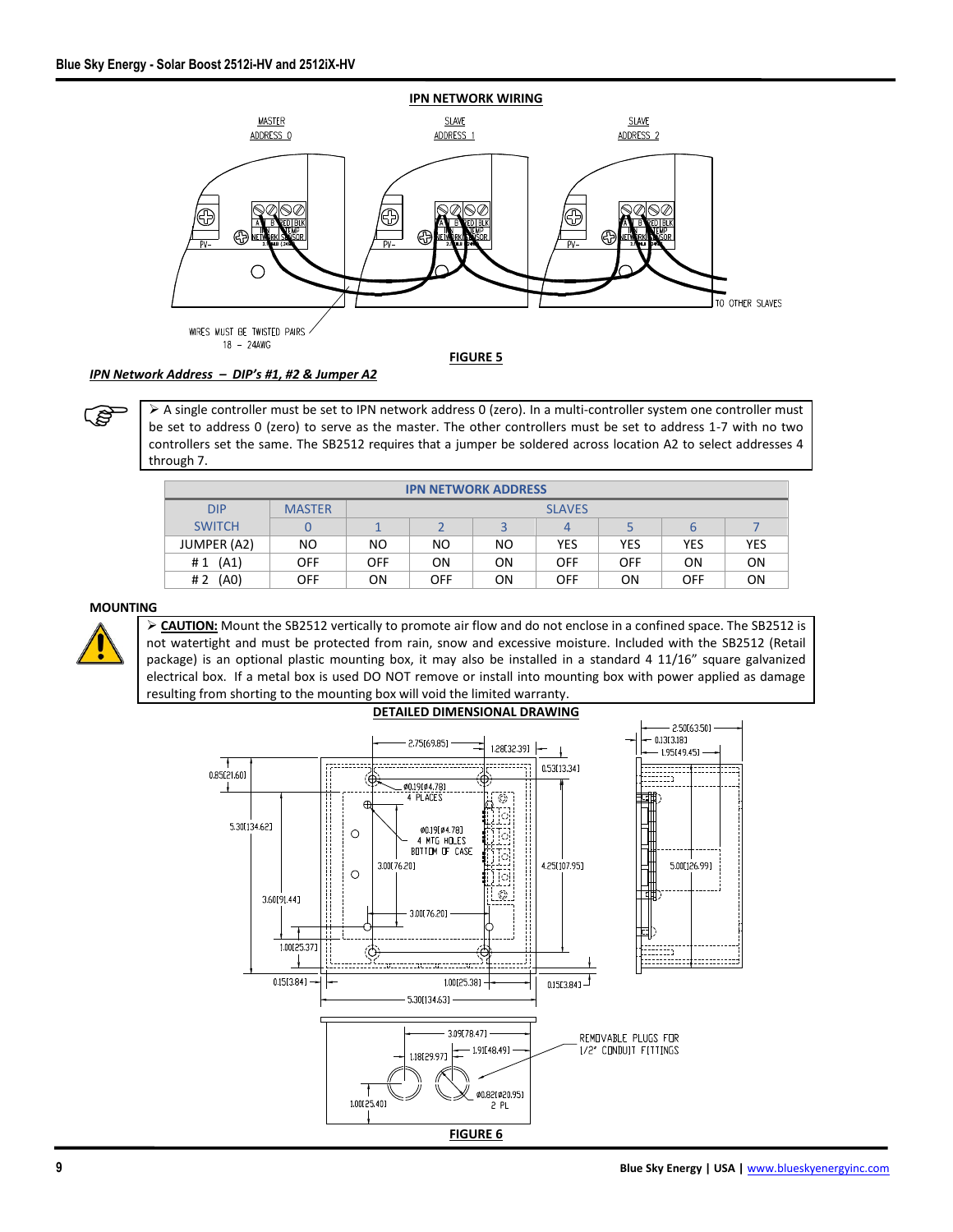# **TROUBLESHOOTING GUIDE**

| <b>SYMPTOM</b>                                                                    | <b>PROBABLE CAUSE</b>                                                                    | <b>ITEMS TO EXAMINE OR CORRECT</b>                                                                                                                                                                                                  |  |  |
|-----------------------------------------------------------------------------------|------------------------------------------------------------------------------------------|-------------------------------------------------------------------------------------------------------------------------------------------------------------------------------------------------------------------------------------|--|--|
| Completely dead, display blank                                                    | No battery power                                                                         | Battery disconnected, overly discharged, or connected reverse polarity. Battery powers the 2512,<br>not PV.                                                                                                                         |  |  |
| Unit will not switch to a Charge                                                  | PV disconnected or low in voltage                                                        | PV must supply 0.10 amps at greater than battery voltage to begin charge.                                                                                                                                                           |  |  |
| ON (charge status indicator OFF),<br>Remote display if attached turns<br>ON.      | PV reverse polarity                                                                      | Reverse polarity PV will cause front panel to heat.                                                                                                                                                                                 |  |  |
|                                                                                   | IPN network address set wrong                                                            | A single unit must be set to IPN network address 0 (zero). One unit of a multi-unit network must be<br>set to IPN network address 0 (zero), AND all other units must be set to different addresses.                                 |  |  |
|                                                                                   | Microprocessor lockup                                                                    | Momentarily remove all power (battery & PV) to reboot.                                                                                                                                                                              |  |  |
| Charge status indicator ON., but<br>no output charge current                      | Battery voltage greater than charge voltage<br>setpoint                                  | This is normal operation. Output is off due to high battery voltage which may be caused by other<br>charging systems.                                                                                                               |  |  |
|                                                                                   | Battery voltage too low                                                                  | Battery voltage must be at least 9V for the 2512 to operate.                                                                                                                                                                        |  |  |
|                                                                                   | PV- connected to BAT- external to controller                                             |                                                                                                                                                                                                                                     |  |  |
|                                                                                   |                                                                                          | PV- & BAT- must be separate for proper operation. PV- must receive earth ground via shunts inside<br>the 2512 which internally connect PV- to BAT-. External connection prevents proper operation of<br>current measurement system. |  |  |
| Charge status indicator blinks                                                    | System in equalize mode                                                                  | Disable equalize via IPN ProRemote, or by turning DIP switch #4 off.                                                                                                                                                                |  |  |
| rapidly<br>Charge OFF at high ambient<br>temperature                              | System temporarily shuts down due to high<br>heat sink temperature                       | Improve ventilation or reduce PV power. Sufficient ventilation to prevent over temperature shut<br>down will improve reliability. See Technical Bulletin #100206.                                                                   |  |  |
| Charge current is lower than                                                      | Battery is highly charged                                                                | Normal operation, current is reduced if in Absorption or Float to control battery voltage.                                                                                                                                          |  |  |
| expected, PV current may be low<br>as well                                        | Worn out or dissimilar PV modules                                                        | Replace, or use as is.<br>Atmospheric haze, PV's dirty or shaded, sun low on horizon, etc.                                                                                                                                          |  |  |
|                                                                                   | Low insolation<br>PV- connected to BAT-                                                  |                                                                                                                                                                                                                                     |  |  |
|                                                                                   |                                                                                          | PV- & BAT- must be separate for proper operation. PV- must receive earth ground via shunts inside<br>the 2512 which internally connect PV- to BAT-. External connection prevents proper operation of                                |  |  |
| MPPT Current boost is less than                                                   | PV maximum power voltage $(V_{MP})$ is not                                               | current measurement system.<br>PV's with low V <sub>MP</sub> . PV's with V <sub>MP</sub> $\geq$ 17V work best, PV's with <36 cells tend to work poorly.                                                                             |  |  |
| expected                                                                          | much higher than battery voltage, leaving                                                | Excessive PV wiring voltage drop due to undersize wiring, poor connections etc.                                                                                                                                                     |  |  |
|                                                                                   | little extra power to be extracted<br>PV's hot                                           | Battery is nearly charged and battery voltage is high. Output during MPPT operation is "constant<br>power" such that higher battery voltage reduces charge current increase.                                                        |  |  |
|                                                                                   | Worn out or dissimilar PV modules                                                        | V <sub>MP</sub> and available power decrease with increasing PV cell temperature. Cooler PV's will produce                                                                                                                          |  |  |
|                                                                                   |                                                                                          | greater boost. It is normal for % increase to drop or even go to zero as PV temperature rises.<br>Replace, use as is, or use different controller for different PV modules.                                                         |  |  |
| Auxiliary battery not being                                                       | Not configured for auxiliary battery charge                                              | Confirm dip switch #3 is OFF.                                                                                                                                                                                                       |  |  |
| charging                                                                          | Primary battery not highly charged<br>Load on Auxiliary battery too high                 | Auxiliary battery will not receive charge unless primary battery is in Absorption or Float.<br>Maximum auxiliary charge current is roughly 2 amps. Load may need to be reduced.                                                     |  |  |
| System appears OK, but will not<br>correctly switch between Bulk,                 | Not set for 3 stage charge                                                               | Double check Float voltage setpoint.                                                                                                                                                                                                |  |  |
| Will not switch out of Bulk and into<br>Absorption & Float<br>Absorption or Float |                                                                                          | Battery is so discharged that available net charge current cannot bring battery voltage up to the<br>desired charge voltage setpoint. PV power may be too low or loads too high.                                                    |  |  |
|                                                                                   | Will not switch from Absorption to Float                                                 | Battery not fully charged. Unit will not switch to Float until battery voltage remains at the<br>Absorption voltage setpoint continuously for the Charge Time period (or net battery current drops                                  |  |  |
| Load control not working                                                          | Auxiliary output not set for load control                                                | to the Float Transition Current setpoint if using IPN ProRemote).<br>Confirm dip switch #3 is ON.                                                                                                                                   |  |  |
| properly                                                                          |                                                                                          |                                                                                                                                                                                                                                     |  |  |
|                                                                                   | Output may have shut off due to low battery<br>charge                                    | Load will shut off if battery voltage drops below OFF threshold (default 11.5V). Once shut off, the<br>load will not come back on until battery voltage is above ON threshold (default 12.6V).                                      |  |  |
|                                                                                   | ON/OFF thresholds set incorrectly                                                        | Correct ON/OFF threshold settings.                                                                                                                                                                                                  |  |  |
| Dusk-to-Dawn feature, lights will<br>not turn ON or remain ON                     | Auxiliary output not set for load control<br>Output may have shut off due to low battery | Confirm dip switch #3 is ON and Dusk-to-Dawn enabled.<br>Load will shut off if battery voltage drops below OFF threshold (default 11.5V). Once shut off, the                                                                        |  |  |
|                                                                                   | charge                                                                                   | load will not come back on until battery voltage is above ON threshold (default 12.6V).                                                                                                                                             |  |  |
|                                                                                   | Charge control system ON                                                                 | Lights will not turn on if charge control system is ON and charging as this is day time.<br>Check time settings Post-Dusk or Pre-dawn timer.                                                                                        |  |  |
|                                                                                   | Timers set incorrectly<br>Valid night time period not seen                               | Pre-Dawn lighting will not operate until a valid night time period of ≥4 hours detected. If PV was<br>removed/reconnected, night time period may be inaccurate. Remove & restore power to reboot                                    |  |  |
| Dusk-to-Dawn feature, lights will                                                 | Auxiliary output not set for load control                                                | Confirm dip switch #3 is ON and Dusk-to-Dawn enabled.                                                                                                                                                                               |  |  |
| not turn OFF                                                                      | Timers set incorrectly<br>Charge control does not turn ON                                | Either Post-Dusk or Pre-dawn timers must be set to time value to enable Dusk-to-Dawn feature.<br>Check charge control system related items                                                                                          |  |  |
| Networked units do not seem to                                                    | IPN network address set wrong                                                            | One unit of a multi-unit network must be set to IPN network address 0 (zero), AND all other units                                                                                                                                   |  |  |
| coordinate action or slaves do<br>not turn on                                     |                                                                                          | must be set to different addresses $1 - 7$ .                                                                                                                                                                                        |  |  |
|                                                                                   | Network wiring problem                                                                   | Confirm wiring correctly in place. Use IPN ProRemote or UCM to see View Charge Unit Status<br>screens to confirm communication with slaves.                                                                                         |  |  |
| Temperature related functions<br>do not work.                                     | Temperature sensor not installed on master                                               | Temperature sensor must be installed on the master in a multi-controller system.                                                                                                                                                    |  |  |
|                                                                                   | Temperature sensor failed, reverse polarity,<br>or not BSE sensor p/n 930-0022-20.       | If sensor is open, short, reverse polarity, wrong sensor or missing system will operate as if sensor<br>was at 25°C. Sensor temperature can be read directly on the IPN ProRemote or UCM. Proper sensor                             |  |  |
|                                                                                   |                                                                                          | voltage when excited by the 2512 will be 2.98V at 25°C, changing at +10mV/°C.                                                                                                                                                       |  |  |